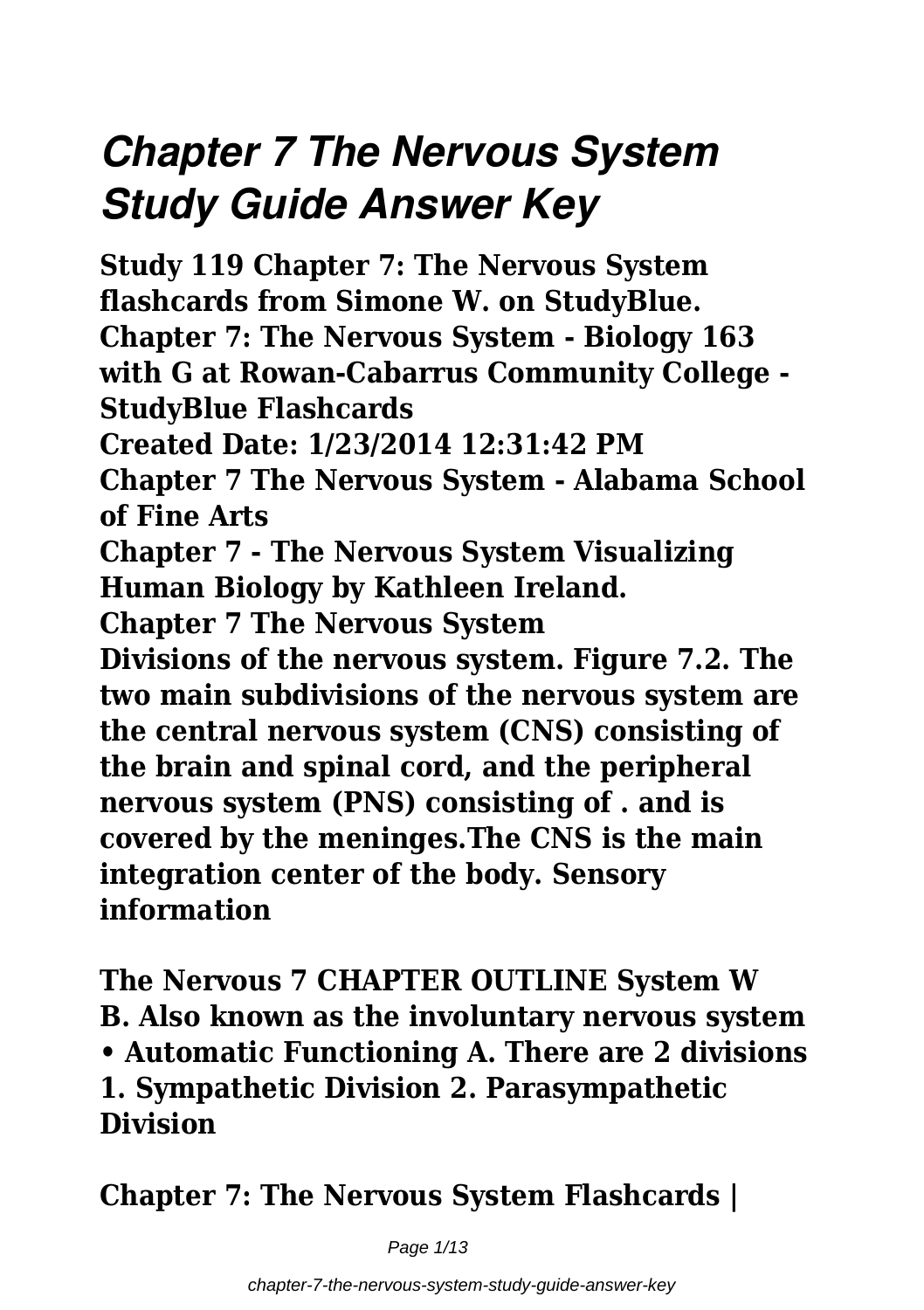# **Quizlet**

**The autonomic nervous system is the part of the nervous system that supplies the internal organs, including the blood vessels, stomach, intestine, liver, kidneys, bladder, genitals, lungs, pupils, heart, and sweat, salivary, and digestive glands. The autonomic nervous system has two main divisions.**

**Chapter 7 The Nervous System Flashcards | Quizlet**

**Chapter 7 - The Nervous System. the lowest part of the brain stem that merges into the spinal cord and includes important fiber tracts and control centers 1. heart rate control 2. blood pressure regulation 3. breathing 4. swallowing 5. vomiting.**

**Chapter 7 - The Nervous System Flashcards | Quizlet**

**Chapter 7 - The Nervous System. The human body has a very complex job in keeping everything working and functioning properly. The nervous system must coordinate millions of different functions and keep everything working properly. The major components of the nervous system are the brain, spinal cord and nerves.**

**Chapter 7 - The Nervous System - Grygla Public School Chapter 7 - The Nervous System I.**

Page 2/13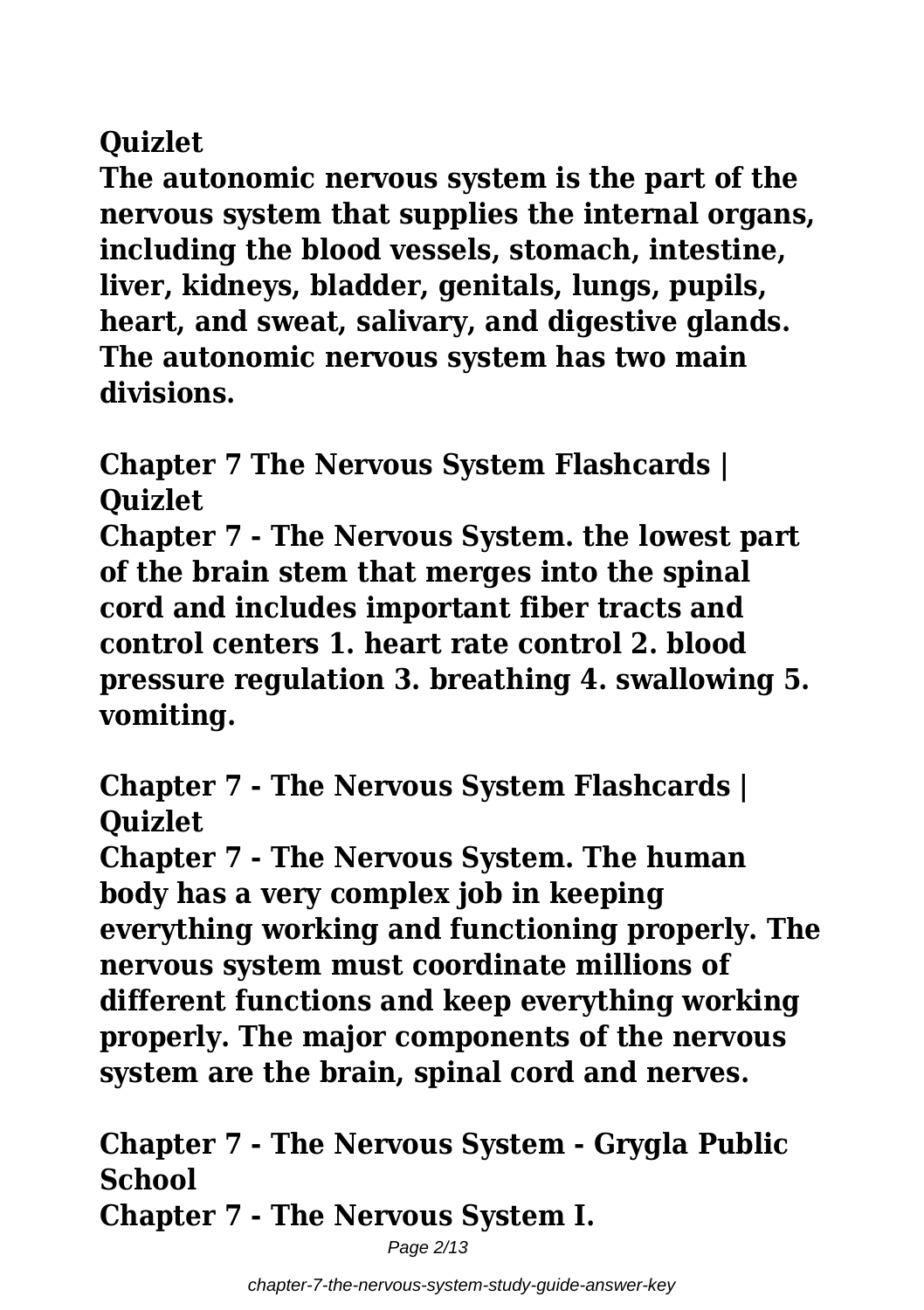**ORGANIZATION OF THE NERVOUS SYSTEM master control & communication. Control behavior of other tissues (increase or decrease activity) in order to maintain homeostasis. \*along with endocrine system, which acts slower but has longer effects. - monitor changes, take info to CNS via an afferent pathway, CNS makes**

**Chapter 7 - The Nervous System Flash cards consisting of information covered in the chapter 7 power point slides "Nervous System" as well as the notes taken in class.**

**"Nervous System" - Chapter 7: The Nervous System ...**

**Peripheral Nervous System. -Nervous system subdivision that is composed of the cranial and spinal nerves and ganglia. -A major subdivision that serves as communication lines, linking all parts of he body to the CNS. Somatic Nervous System. Subdivision of the PNS that controls voluntary activities such as the activation of skeletal muscles.**

**Chapter 7 - The Nervous System Flashcards | Quizlet**

**Chapter 7- The Nervous System. I. Functions of the nervous system A. Sensory input- gathering information 1. To monitor changes occurring inside and outside the body 2. Changes = stimuli B. Integration 1. To process and interpret**

Page 3/13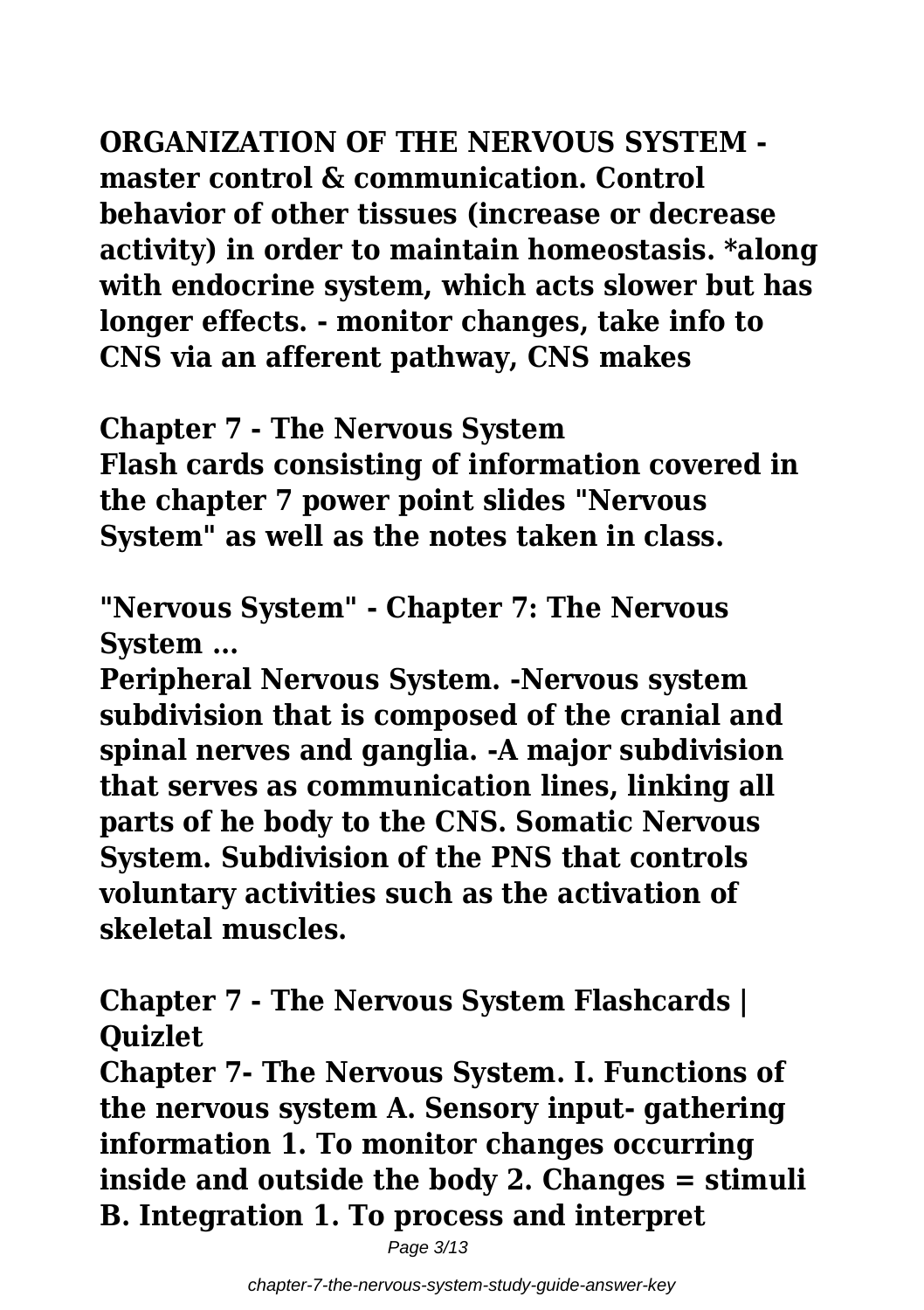# **sensory input and decide if action is needed C. Motor output 1. A response to integrated stimuli 2.**

**Chapter 7- The Nervous System**

**Most are found in the central nervous system Gray matter – cell bodies and unmylenated fibers Nuclei – clusters of cell bodies within the white matter of the central nervous system Ganglia – collections of cell bodies outside the central nervous system**

**Chapter 7 The Nervous System - Alabama School of Fine Arts Created Date: 1/23/2014 12:31:42 PM**

**www.buckeyevalley.k12.oh.us**

**Chapter 7 The Nervous System. The student is expected to: (A) identify the effects of environmental factors such as climate, pollution, radioactivity, chemicals, electromagnetic fields, pathogens, carcinogens, and drugs on body systems; and (B) explore measures to minimize harmful environmental factors on body systems.**

**Chapter 7 The Nervous System - Welcome to Coach Armstrong ...**

**The central nervous system (CNS) is the brain and spinal cord, and the organs of the peripheral nervous system (PNS) are the nerves and ganglia. THE CENTRAL NERVOUS SYSTEM. The CNS**

Page 4/13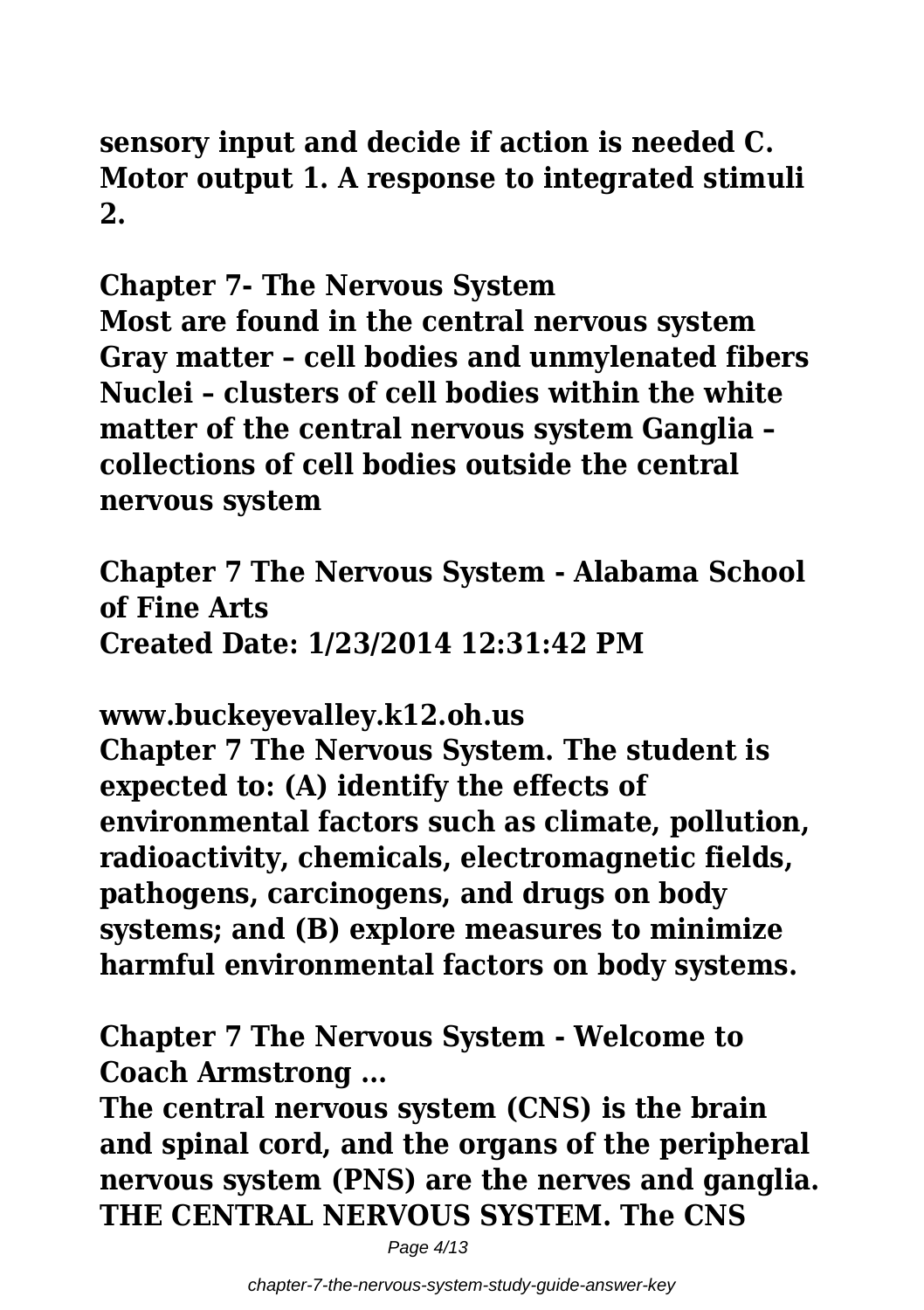**consists of the brain and spinal cord, which are located in the dorsal body cavity.**

**Chapter 7: The Nervous System - Amazon S3 Chapter 7 - The Nervous System. 1. Sensory input—gathering information To monitor changes occurring inside and outside the body Changes = stimuli**  $\Box$  **Integration**  $\Box$  **To process and interpret sensory input and decide if action is needed. 2.**  $\Box$  **Motor output**  $\Box$  **A** response to **integrated stimuli The response activates muscles or glands. 3. Figure 7.1.**

**Chapter 7 - The Nervous System - SlideShare Study 119 Chapter 7: The Nervous System flashcards from Simone W. on StudyBlue. Chapter 7: The Nervous System - Biology 163 with G at Rowan-Cabarrus Community College - StudyBlue Flashcards**

**Chapter 7: The Nervous System - Biology 163 with G at ...**

**peripheral nervous system (PNS) Nervous system subdivision that is composed of the cranial and spinal nerves and ganglia. autonomic nervous system. Subdivision of the PNS that regulates the activity of the heart and smooth muscle, and of glands; it is also called the involuntary nervous system.**

**Chapter 7 - The Nervous System - Anatomy &**

Page 5/13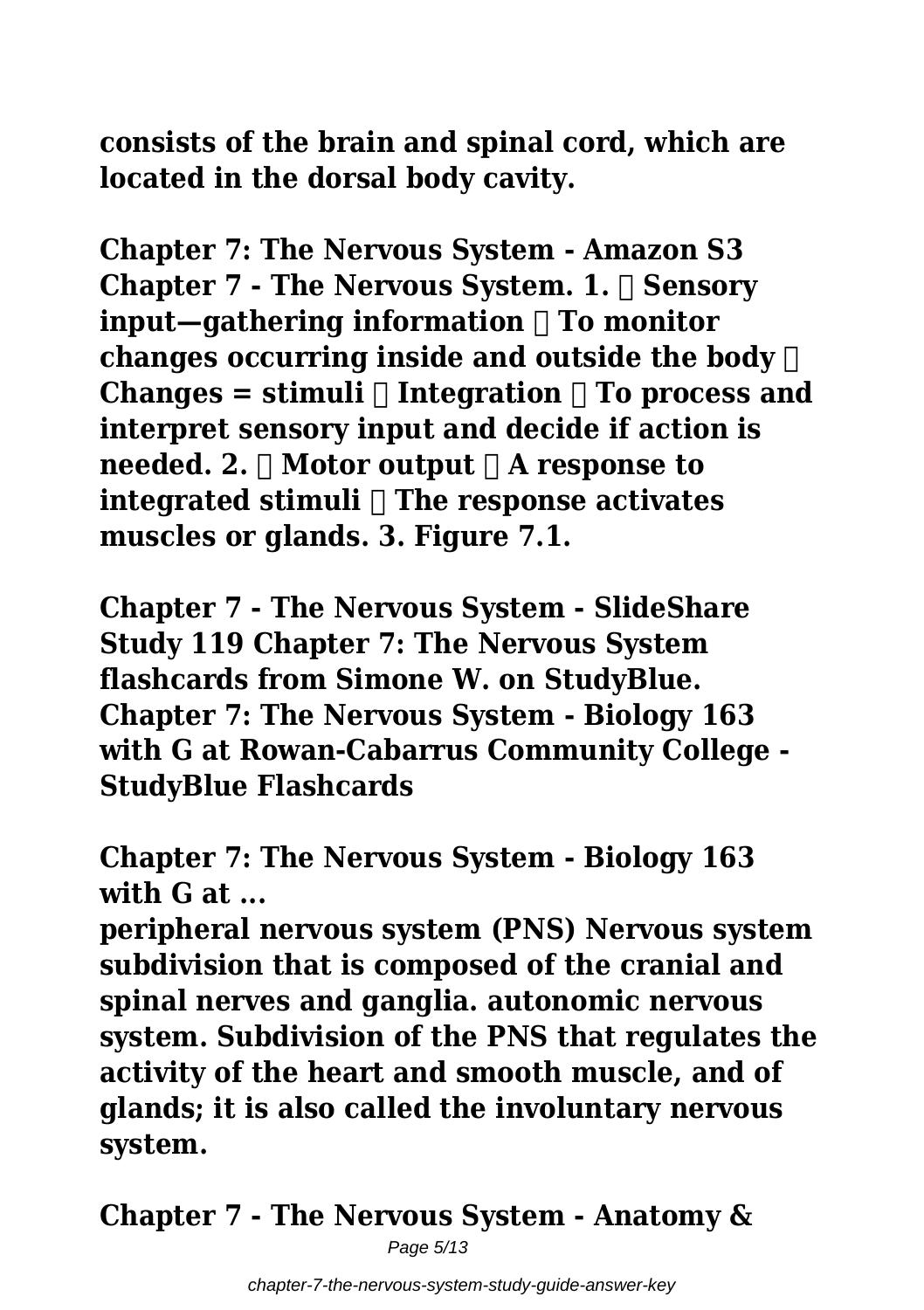### **Physiology ...**

**Download CHAPTER 7 THE CENTRAL NERVOUS SYSTEM ANSWER KEY PDF book pdf free download link or read online here in PDF. Read online CHAPTER 7 THE CENTRAL NERVOUS SYSTEM ANSWER KEY PDF book pdf free download link book now. All books are in clear copy here, and all files are secure so don't worry about it.**

# **CHAPTER 7 THE CENTRAL NERVOUS SYSTEM ANSWER KEY PDF | pdf ... Chapter 7 - The Nervous System Visualizing Human Biology by Kathleen Ireland.**

*Most are found in the central nervous system Gray matter – cell bodies and unmylenated fibers Nuclei – clusters of cell bodies within the white matter of the central nervous system Ganglia – collections of cell bodies outside the central nervous system Flash cards consisting of information covered in the chapter 7 power point slides "Nervous System" as well as the notes taken in class.*

*Chapter 7: The Nervous System Flashcards | Quizlet Chapter 7 - The Nervous System*

*Chapter 7 The Nervous System - Welcome to Coach Armstrong ...*

*Chapter 7: The Nervous System - Amazon S3 The central nervous system (CNS) is the brain and spinal cord, and the organs of the peripheral*

Page 6/13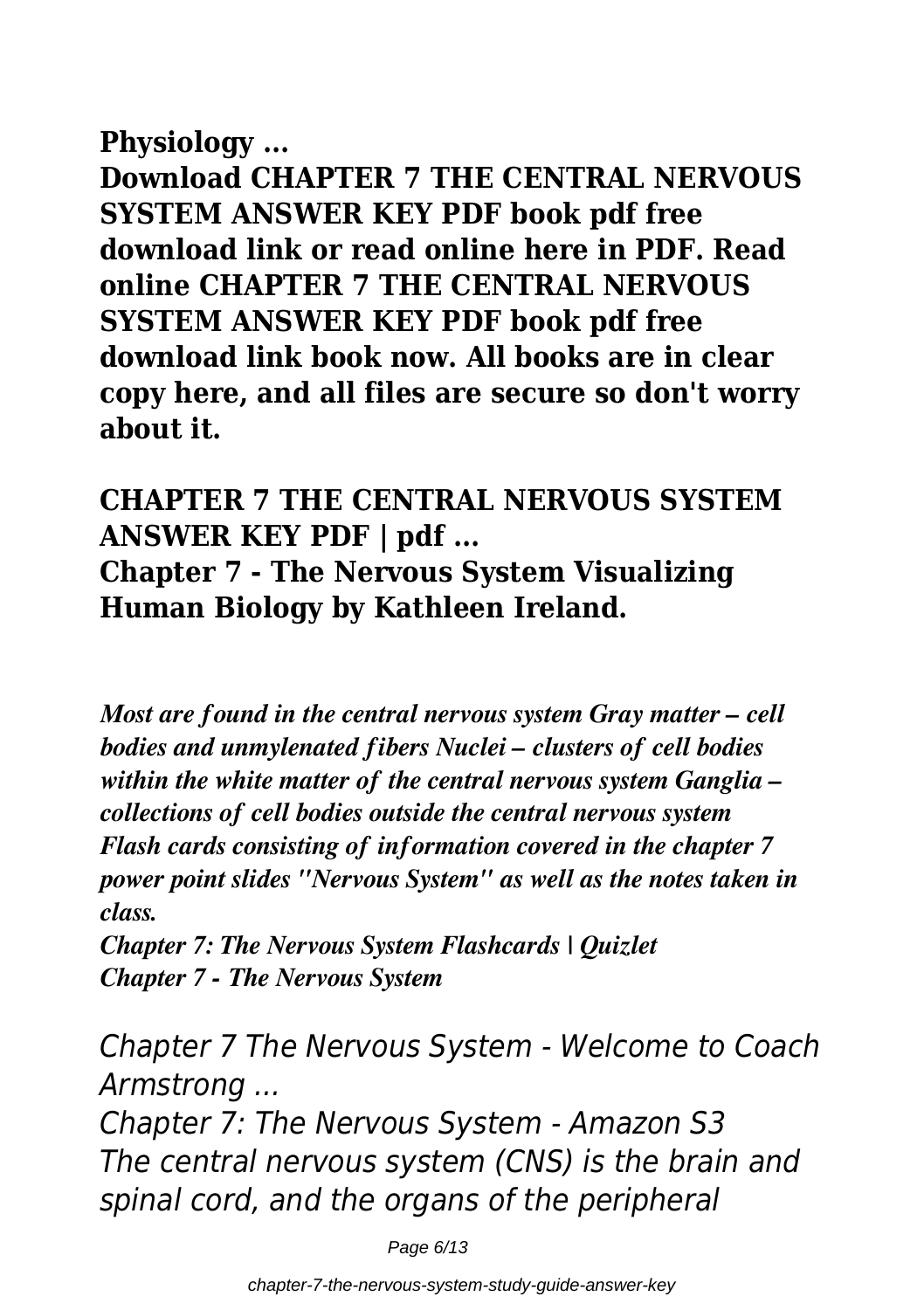*nervous system (PNS) are the nerves and ganglia. THE CENTRAL NERVOUS SYSTEM. The CNS consists of the brain and spinal cord, which are located in the dorsal body cavity.*

*Chapter 7 - The Nervous System - SlideShare*

*Chapter 7 - The Nervous System. The human body has a very complex job in keeping everything working and functioning properly. The nervous system must coordinate millions of different functions and keep everything working properly. The major components of the nervous system are the brain, spinal cord and nerves. Chapter 7: The Nervous System - Biology 163 with G at ...*

*Chapter 7 - The Nervous System - Grygla Public School Chapter 7 The Nervous System. The student is expected to: (A) identify the effects of environmental factors such as climate, pollution, radioactivity, chemicals, electromagnetic fields, pathogens, carcinogens, and drugs on body systems; and (B) explore measures to minimize harmful environmental factors on body systems.*

peripheral nervous system (PNS) Nervous system subdivision that is composed of the cranial and spinal nerves and ganglia. autonomic nervous system. Subdivision of the PNS that regulates the activity of the heart and smooth Page 7/13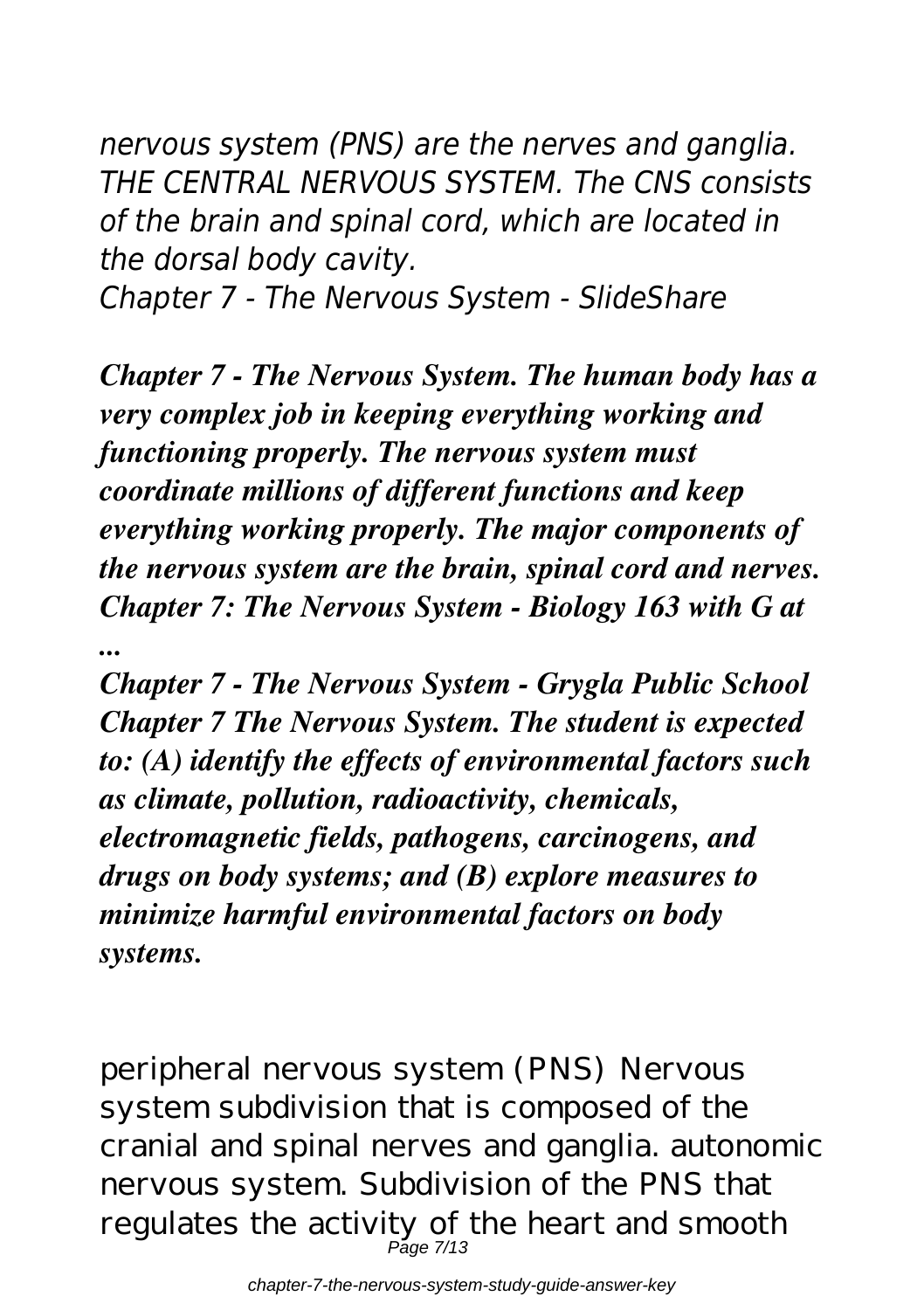muscle, and of glands; it is also called the involuntary nervous system.

The autonomic nervous system is the part of the nervous system that supplies the internal organs, including the blood vessels, stomach, intestine, liver, kidneys, bladder, genitals, lungs, pupils, heart, and sweat, salivary, and digestive glands. The autonomic nervous system has two main divisions.

# **CHAPTER 7 THE CENTRAL NERVOUS SYSTEM ANSWER KEY PDF | pdf ...**

*Divisions of the nervous system. Figure 7.2. The two main subdivisions of the nervous system are the central nervous system (CNS) consisting of the brain and spinal cord, and the peripheral nervous system (PNS) consisting of . and is covered by the meninges.The CNS is the main integration center of the body. Sensory information "Nervous System" - Chapter 7: The Nervous System*

*...*

*Chapter 7 - The Nervous System Flashcards | Quizlet Download CHAPTER 7 THE CENTRAL NERVOUS SYSTEM ANSWER KEY PDF book pdf free download link or read online here in PDF. Read online CHAPTER 7 THE CENTRAL NERVOUS SYSTEM ANSWER KEY PDF book pdf free download link book now. All books are in clear copy here, and all files are secure so don't worry about it.* Page 8/13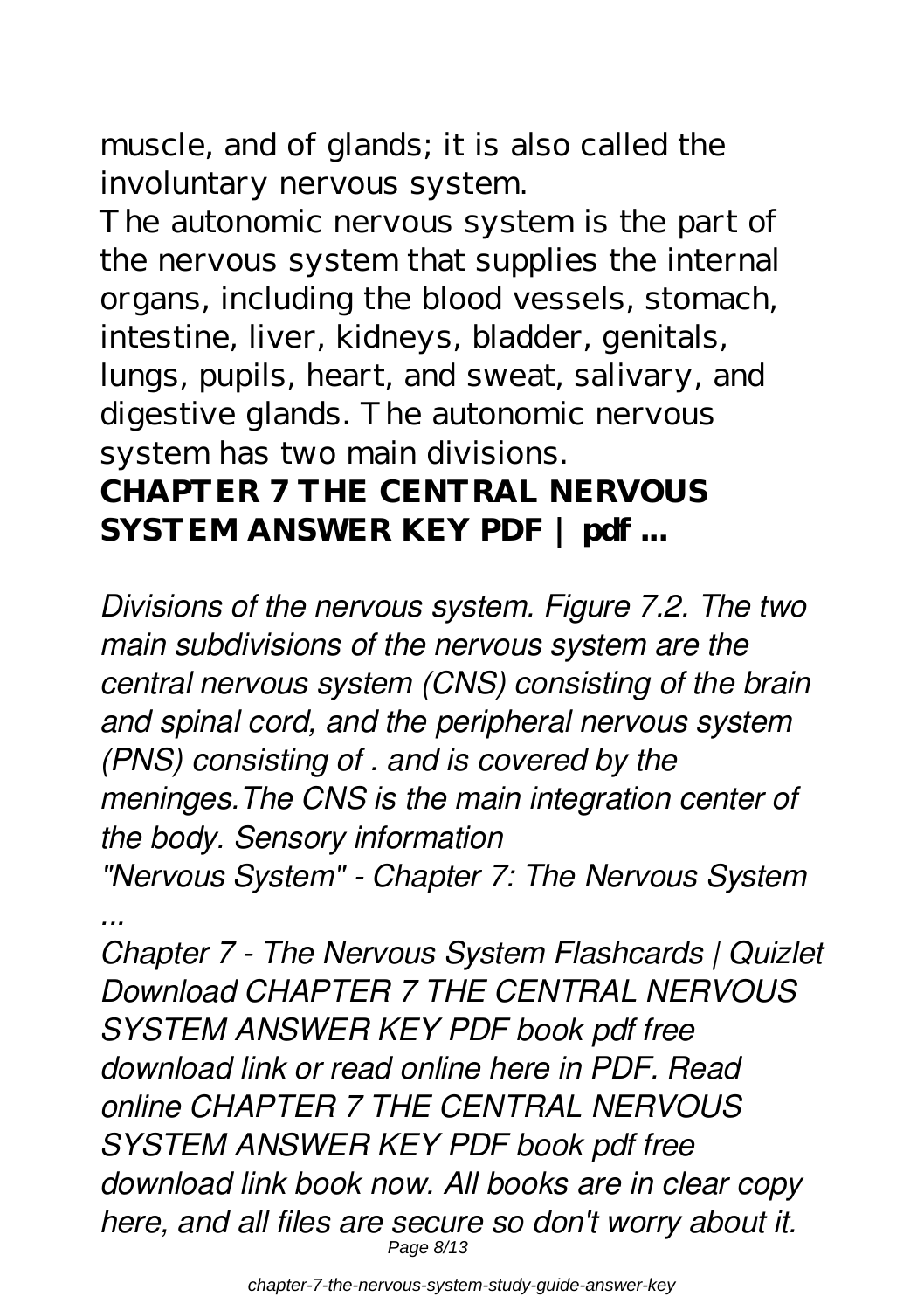# **The Nervous 7 CHAPTER OUTLINE System W**

Peripheral Nervous System. -Nervous system subdivision that is composed of the cranial and spinal nerves and ganglia. -A major subdivision that serves as communication lines, linking all parts of he body to the CNS. Somatic Nervous System. Subdivision of the PNS that controls voluntary activities such as the activation of skeletal muscles.

Chapter 7- The Nervous System. I. Functions of the nervous system A. Sensory input- gathering information 1. To monitor changes occurring inside and outside the body 2. Changes = stimuli B. Integration 1. To process and interpret sensory input and decide if action is needed C. Motor output 1. A response to integrated stimuli 2.

## **Chapter 7 The Nervous System**

*www.buckeyevalley.k12.oh.us*

*Chapter 7 - The Nervous System. 1. <sup>7</sup> Sensory input—gathering information T To monitor changes occurring inside and outside the body Changes = stimuli Integration To process and interpret sensory input and decide if action is needed. 2. Motor output A response to integrated stimuli The response activates muscles or glands. 3. Figure 7.1.*

*Chapter 7 The Nervous System*

*Divisions of the nervous system. Figure 7.2. The two main subdivisions of the nervous system are the central nervous system (CNS) consisting of the brain and spinal cord, and the peripheral nervous system (PNS) consisting of . and is covered by the meninges.The CNS is the main integration center of the body. Sensory information*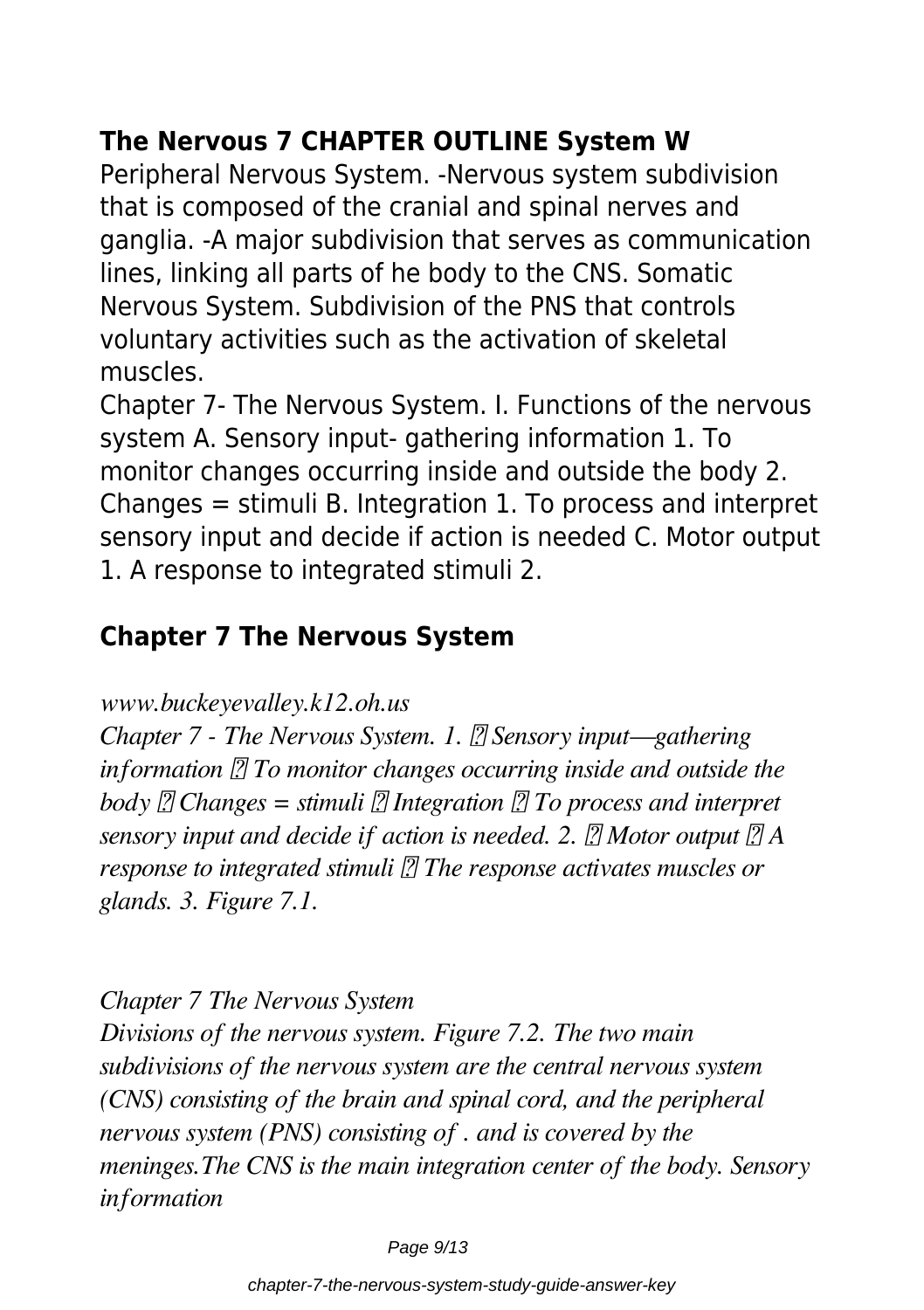*The Nervous 7 CHAPTER OUTLINE System W B. Also known as the involuntary nervous system • Automatic Functioning A. There are 2 divisions 1. Sympathetic Division 2. Parasympathetic Division*

*Chapter 7: The Nervous System Flashcards | Quizlet The autonomic nervous system is the part of the nervous system that supplies the internal organs, including the blood vessels, stomach, intestine, liver, kidneys, bladder, genitals, lungs, pupils, heart, and sweat, salivary, and digestive glands. The autonomic nervous system has two main divisions.*

*Chapter 7 The Nervous System Flashcards | Quizlet Chapter 7 - The Nervous System. the lowest part of the brain stem that merges into the spinal cord and includes important fiber tracts and control centers 1. heart rate control 2. blood pressure regulation 3. breathing 4. swallowing 5. vomiting.*

*Chapter 7 - The Nervous System Flashcards | Quizlet Chapter 7 - The Nervous System. The human body has a very complex job in keeping everything working and functioning properly. The nervous system must coordinate millions of different functions and keep everything working properly. The major components of the nervous system are the brain, spinal cord and nerves.*

*Chapter 7 - The Nervous System - Grygla Public School Chapter 7 - The Nervous System I. ORGANIZATION OF THE NERVOUS SYSTEM - master control & communication. Control behavior of other tissues (increase or decrease activity) in order to maintain homeostasis. \*along with endocrine system, which acts slower but has longer effects. - monitor changes, take info to CNS via an afferent pathway, CNS makes*

*Chapter 7 - The Nervous System*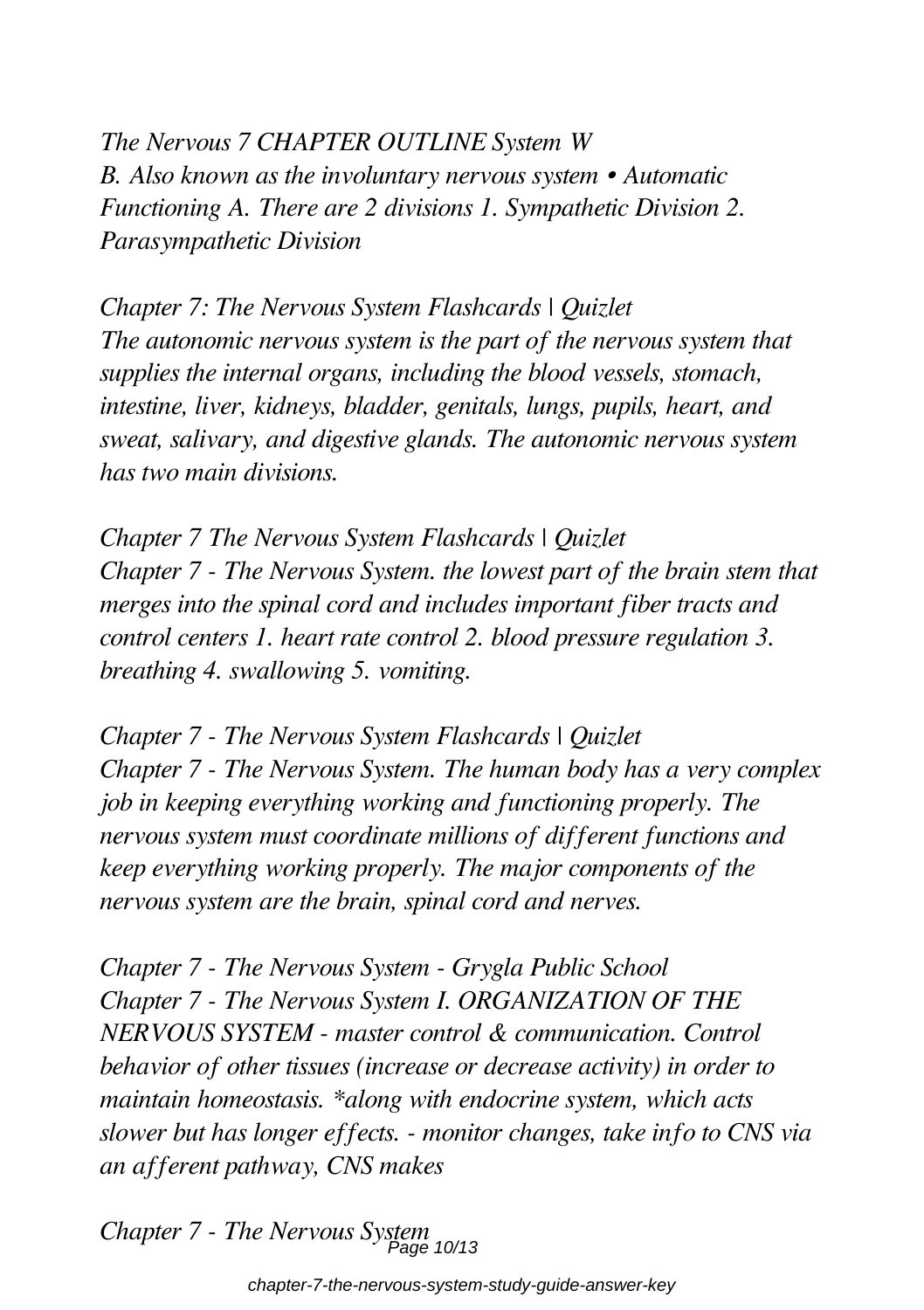*Flash cards consisting of information covered in the chapter 7 power point slides "Nervous System" as well as the notes taken in class.*

*"Nervous System" - Chapter 7: The Nervous System ... Peripheral Nervous System. -Nervous system subdivision that is composed of the cranial and spinal nerves and ganglia. -A major subdivision that serves as communication lines, linking all parts of he body to the CNS. Somatic Nervous System. Subdivision of the PNS that controls voluntary activities such as the activation of skeletal muscles.*

*Chapter 7 - The Nervous System Flashcards | Quizlet Chapter 7- The Nervous System. I. Functions of the nervous system A. Sensory input- gathering information 1. To monitor changes occurring inside and outside the body 2. Changes = stimuli B. Integration 1. To process and interpret sensory input and decide if action is needed C. Motor output 1. A response to integrated stimuli 2.*

### *Chapter 7- The Nervous System*

*Most are found in the central nervous system Gray matter – cell bodies and unmylenated fibers Nuclei – clusters of cell bodies within the white matter of the central nervous system Ganglia – collections of cell bodies outside the central nervous system*

*Chapter 7 The Nervous System - Alabama School of Fine Arts Created Date: 1/23/2014 12:31:42 PM*

### *www.buckeyevalley.k12.oh.us*

*Chapter 7 The Nervous System. The student is expected to: (A) identify the effects of environmental factors such as climate, pollution, radioactivity, chemicals, electromagnetic fields, pathogens, carcinogens, and drugs on body systems; and (B) explore measures to minimize harmful environmental factors on body systems.*

*Chapter 7 The Nervous System - Welcome to Coach Armstrong ...* Page 11/13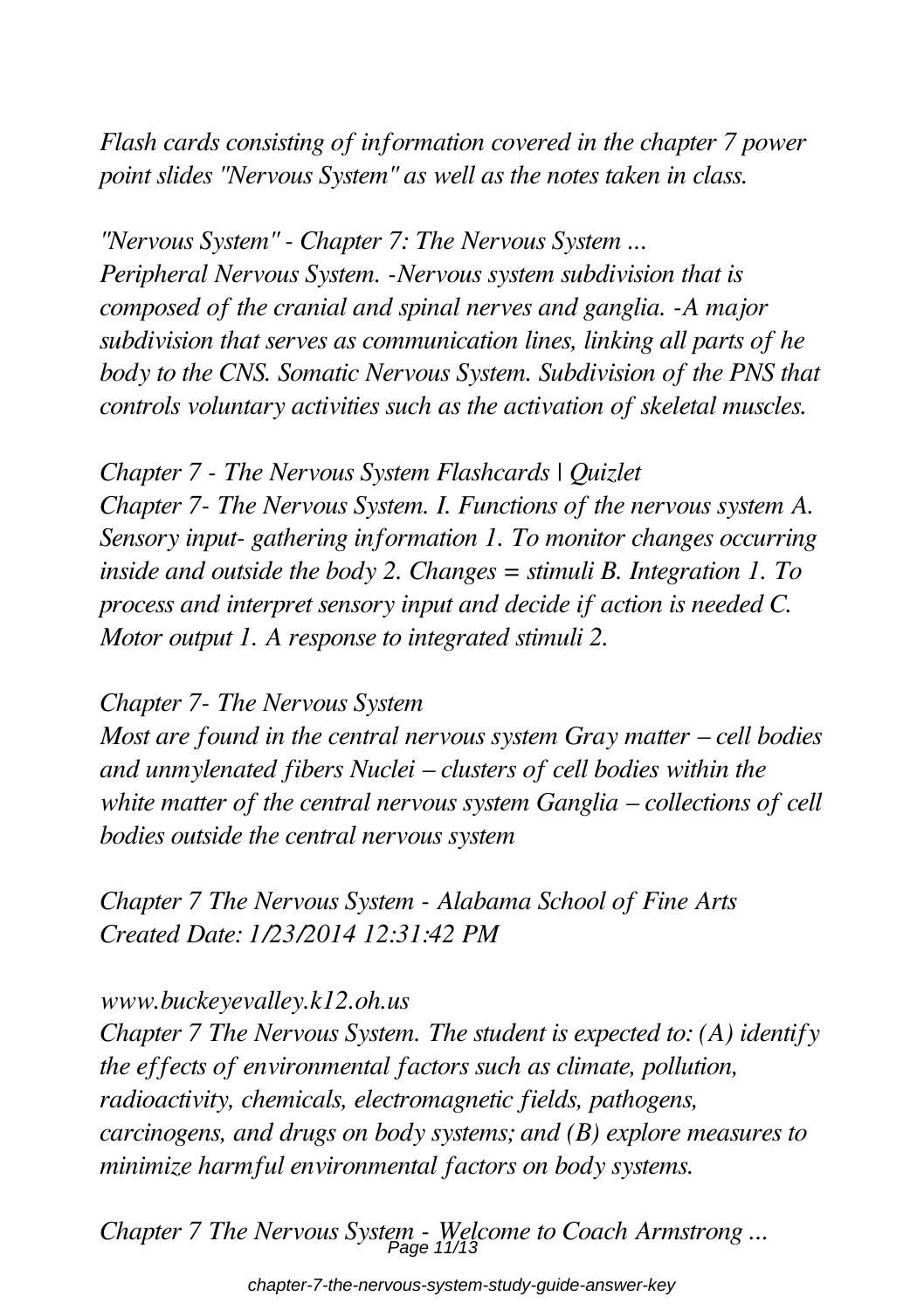*The central nervous system (CNS) is the brain and spinal cord, and the organs of the peripheral nervous system (PNS) are the nerves and ganglia. THE CENTRAL NERVOUS SYSTEM. The CNS consists of the brain and spinal cord, which are located in the dorsal body cavity.*

*Chapter 7: The Nervous System - Amazon S3 Chapter 7 - The Nervous System. 1. <sup>7</sup> Sensory input—gathering information To monitor changes occurring inside and outside the body Changes = stimuli Integration To process and interpret sensory input and decide if action is needed. 2. Motor output A response to integrated stimuli*  $\mathbb{Z}$  The response activates muscles or *glands. 3. Figure 7.1.*

*Chapter 7 - The Nervous System - SlideShare Study 119 Chapter 7: The Nervous System flashcards from Simone W. on StudyBlue. Chapter 7: The Nervous System - Biology 163 with G at Rowan-Cabarrus Community College - StudyBlue Flashcards*

*Chapter 7: The Nervous System - Biology 163 with G at ... peripheral nervous system (PNS) Nervous system subdivision that is composed of the cranial and spinal nerves and ganglia. autonomic nervous system. Subdivision of the PNS that regulates the activity of the heart and smooth muscle, and of glands; it is also called the involuntary nervous system.*

*Chapter 7 - The Nervous System - Anatomy & Physiology ... Download CHAPTER 7 THE CENTRAL NERVOUS SYSTEM ANSWER KEY PDF book pdf free download link or read online here in PDF. Read online CHAPTER 7 THE CENTRAL NERVOUS SYSTEM ANSWER KEY PDF book pdf free download link book now. All books are in clear copy here, and all files are secure so don't worry about it.*

*CHAPTER 7 THE CENTRAL NERVOUS SYSTEM ANSWER KEY* Page 12/13